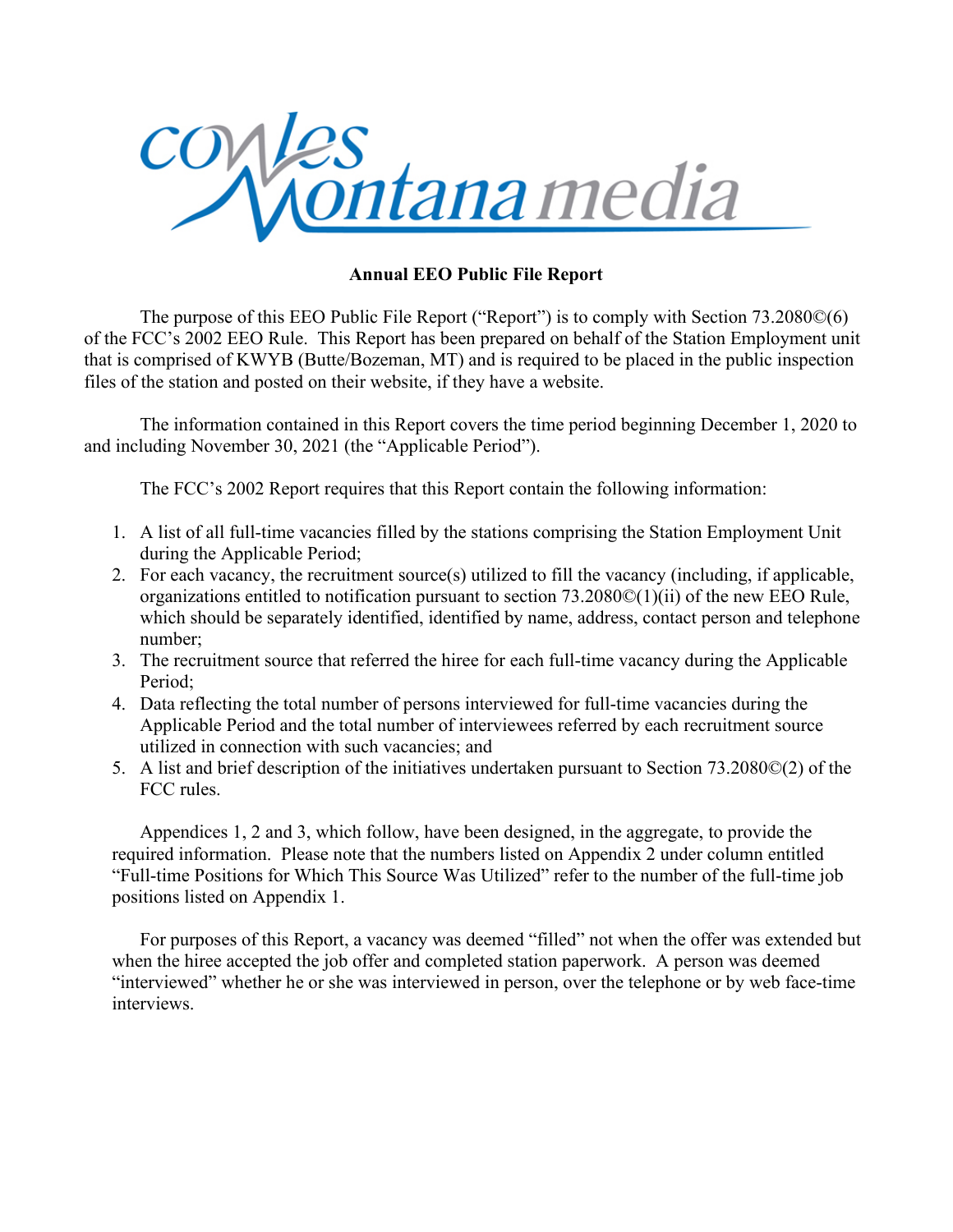

## 2021 EEO Public File Report Form Reporting Period: 12/01/20 - 11/30/21

Station: KWYB Section I: Vacancy Information

| <b>Full Time Positions</b><br><b>Filled by Job Title:</b> | <b>Recruitment Source</b><br>of Hiree:                        | Date<br><b>Position</b><br><b>Filled</b> | Total # of<br>Interviewees from all<br>Sources for this<br>position: | <b>Recruitment Sources Notified</b><br>for each position (from<br><b>Section II Recruitment</b><br>Source) |
|-----------------------------------------------------------|---------------------------------------------------------------|------------------------------------------|----------------------------------------------------------------------|------------------------------------------------------------------------------------------------------------|
| 1. MMJ/Sports - Butte                                     | Linkedin                                                      | 8/9/2021                                 | 8                                                                    | $1 - 3.5 - 12$                                                                                             |
| 2. Account Executive                                      | Referral                                                      | 10/8/2021                                | 4                                                                    | 1-2.4.6-9.12                                                                                               |
|                                                           | Total Number of Persons Interviewed During Applicable Period: |                                          | 12                                                                   |                                                                                                            |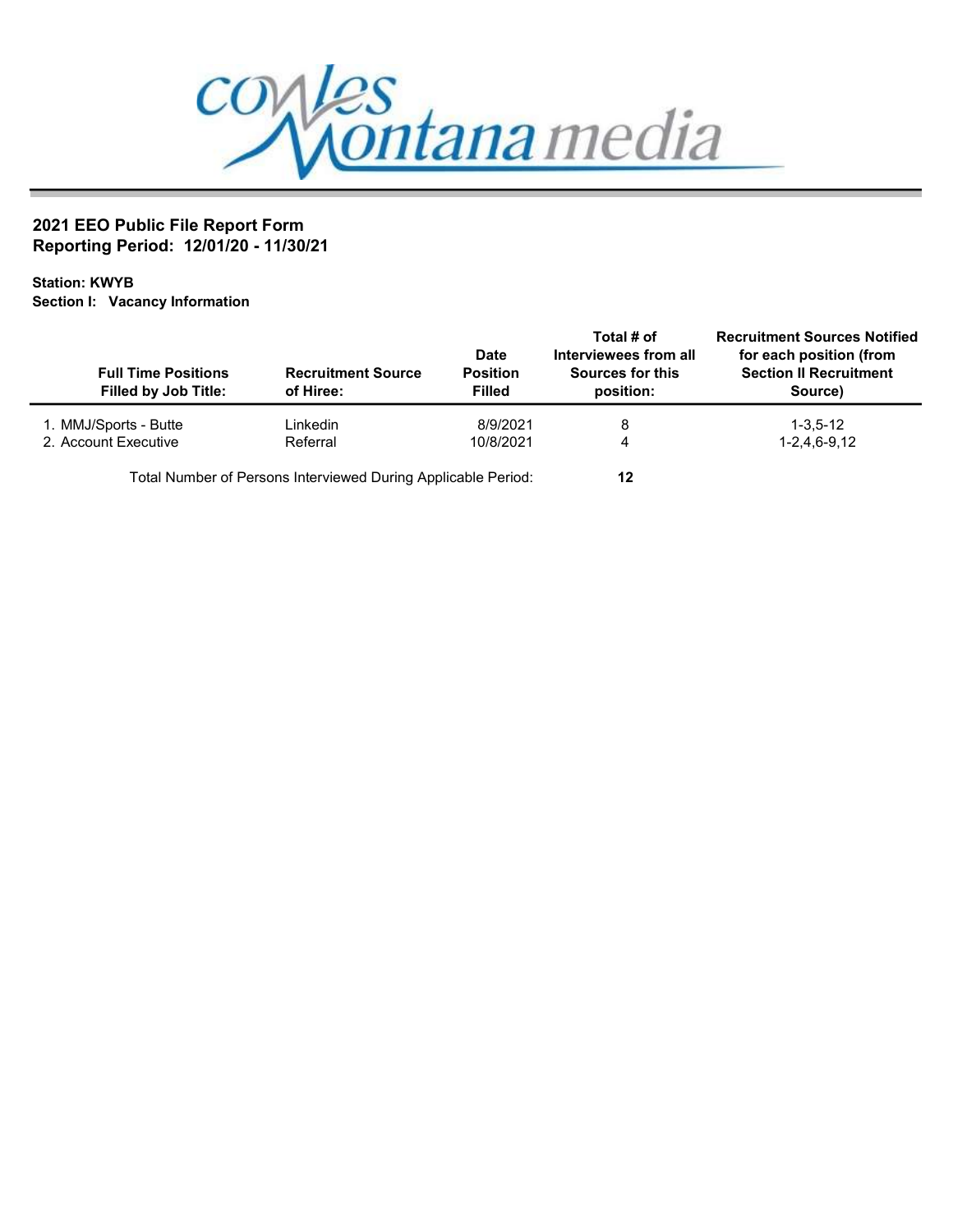

#### 2021 EEO Public File Report Form Reporting Period: 12/01/20 - 11/30/21

### Station: KWYB

### Section II: Total Number of Interviews Generated Per Recruitment Source

|                | <b>Recruitment Source</b>          | <b>Contact Information</b>                                                                                          | # of Interviewees<br><b>Per Source</b><br>This Period (if any). | <b>Full Time Positions</b><br><b>For Which This</b><br><b>Source Was Utilized</b> |
|----------------|------------------------------------|---------------------------------------------------------------------------------------------------------------------|-----------------------------------------------------------------|-----------------------------------------------------------------------------------|
| 1              | Internal Posting/Employee Referral | <b>Keith Teske</b><br>3200 Old Havre Highway, Black Eagle MT 59414                                                  | 0                                                               | 1                                                                                 |
| $\mathbf{2}$   | Company Website                    | Keith Teske<br>www.montanarightnow.com<br>www.khq.com                                                               | 5                                                               |                                                                                   |
| 3              | Media Line                         | <b>Mark Shilstone</b><br>Box 51909, Pacific Grove CA<br>(800) 237-8073 mark@medialine.com                           | $\overline{0}$                                                  |                                                                                   |
| 4              | Montana State University           | Montana State University<br>177 Strand Union Building, Bozeman MT<br>(406) 994-4353 careers@montana.edu             | 1                                                               |                                                                                   |
| 5              | University of Montana              | <b>Career Services</b><br>Lommasson 154, Missoula MT 59812-2088<br>(406) 243-2022 careers@umontana.edu              | 0                                                               |                                                                                   |
| 6              | Montana Broadcasters Association   | Montana Broadcasters Association<br>3914 Rainbow Bend Dr., Bonner MT 59823<br>(406) 244-4622 www.mtbroadcasters.org | 0                                                               |                                                                                   |
| $\overline{7}$ | TV Jobs                            | Mark Holloway<br>P.O. Box 4116 Oceanside, CA 92052-4116<br>(800) 374-0119 admin@tvjobs.com                          | 0                                                               |                                                                                   |
| 8              | Craigslist                         | Craig Newmark<br>PO Box 225159, San Francisco CA 94122-5159<br>Phone: 415-566-9844 website: www.craigslist.org      | $\Omega$                                                        |                                                                                   |
| 9              | Indeed                             | Indeed.com<br>1-800-475-4361                                                                                        | $\overline{2}$                                                  |                                                                                   |
| 10             | YouTube                            | www.youtube.com<br>San Bruno, CA                                                                                    | $\overline{2}$                                                  |                                                                                   |
| 11             | NASBA - Career page                | https://www.careerpage.org/jobseekers.php                                                                           | 0                                                               |                                                                                   |
| 12             | Linkedin Jobs                      | jobs-listings@linkedin.com                                                                                          | $\overline{c}$                                                  | 1                                                                                 |
|                |                                    | Total interviews for all full time vacancies filled:                                                                | 12                                                              | $\overline{2}$                                                                    |

Note: \* Indicates sources that have requested notification of job openings.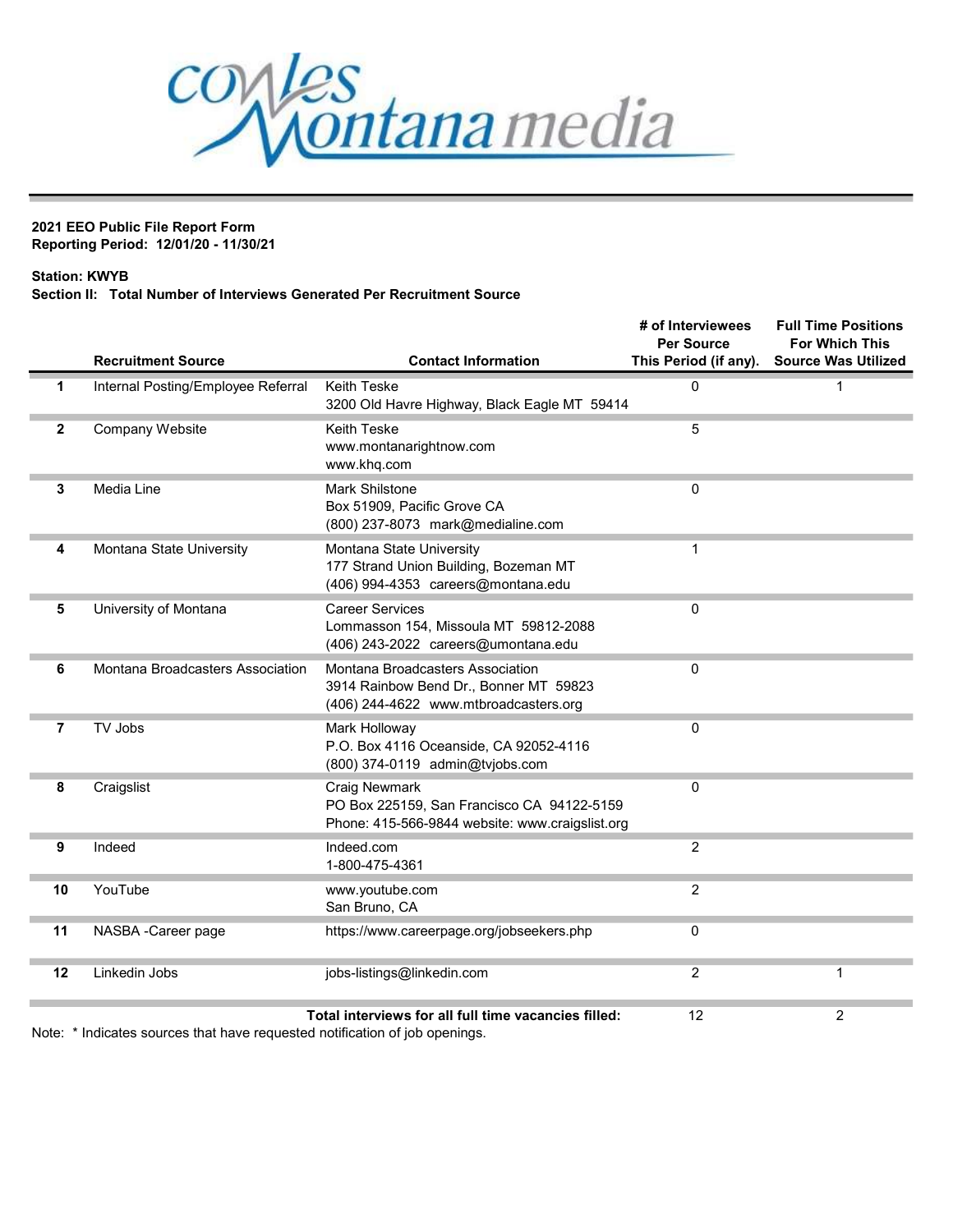

# 2021 EEO Public File Report Form

Reporting Period: 12/01/20 - 11/30/21

| <b>Station: KWYB</b><br><b>Section III : Outreach Activities</b>                                   |                                                                                                                                                                                                                                                                                                                                                                                                                                                                                                        |  |  |  |
|----------------------------------------------------------------------------------------------------|--------------------------------------------------------------------------------------------------------------------------------------------------------------------------------------------------------------------------------------------------------------------------------------------------------------------------------------------------------------------------------------------------------------------------------------------------------------------------------------------------------|--|--|--|
| <b>Activity</b>                                                                                    | <b>Description</b>                                                                                                                                                                                                                                                                                                                                                                                                                                                                                     |  |  |  |
| Job Fair                                                                                           | Participated in the University of Idaho Virtual Career Fair on March 3, 2021. The Director of Recruitment (DOR) spoke<br>with several students individually about careers and internship possibilities at Cowles Montana Media Company stations<br>and KHQ, Incorporated stations. The DOR also spoke with the students about their careers, their goals, and broadcast<br>journalism.                                                                                                                 |  |  |  |
| Job Fair                                                                                           | The Director of Recruitment (DOR) and News Director attended the University of Montana School of Journalism Job &<br>Internship Fair on March 19, 2021. The DOR and News Director interviewed students about their interests in journalism<br>and the job opportunities at Cowles Montana Media Company.                                                                                                                                                                                               |  |  |  |
| Job Fair                                                                                           | The News Director attended the University of Montana School Career & Involvement Fair on March 31, 2021. The News<br>Director conducted virtual interviews with students where they discussed current openings and opportunities at Cowles<br>Montana Media Company.                                                                                                                                                                                                                                   |  |  |  |
| Job Fair                                                                                           | Participated in the Spring 2021 Virtual Newhouse Recruiting Event sponsored by Syracuse University on April 29, 2021.<br>The Director of Recruitment (DOR) met with students individually and discussed their education and career aspirations.<br>The DOR shared with the students about our legacy, employment opportunities and internship possibilities at Cowles<br>Montana Media Company stations and KHQ, Incorporated stations.                                                                |  |  |  |
| Job Fair                                                                                           | KHQ-TV sponsored, planned and participated in the KHQ/Worksource Spokane Virtual Job Fair on September 14, 2021.<br>Station representatives met with people virtually regarding current and future job opportunities and education<br>requirements for the different positions primarily in the news, sales and business departments with Cowles Montana<br>Media Company stations and KHQ, Incorporated stations. Candidate resumes were collected and distributed to the<br>various hiring managers. |  |  |  |
| Job Fair                                                                                           | The Director of Recruitment (DOR) participated in the Internship and Virtual Job Fair at Whitworth College on September<br>16, 2021. The DOR met with students to discuss the job and internship opportunities available at Cowles Montana Media<br>Company stations and KHQ, Incorporated stations.                                                                                                                                                                                                   |  |  |  |
| Job Fair                                                                                           | Participated in the Fall 2021 Virtual Newhouse Recruiting Event sponsored by Syracuse University on October 1, 2021.<br>The DOR shared with the students about our history, values, locations, various news operations, employment<br>opportunities and internship possibilities at Cowles Montana Media Company stations and KHQ, Incorporated stations.                                                                                                                                              |  |  |  |
| Job Fair                                                                                           | The Director of Recruitment (DOR) participated in the University of Missouri Fall 2021 Virtual Career Fair on October 20,<br>2021. The DOR met with students to discuss the job and internship opportunities available at Cowles Montana Media<br>Company stations and KHQ, Incorporated stations.                                                                                                                                                                                                     |  |  |  |
| <b>Mentoring Program</b>                                                                           | The Director of Recruitment and Training and the Director of Content and Marketing work with most news employees of<br>Cowles Montana Media Company. They work with News Directors, Producers and Multi-Media Journalists for quidance<br>on news story selection and time management, training through critiques, conference calls, personal training visits, and<br>podcasts/training videos.                                                                                                        |  |  |  |
| Events Sponsored by Educational<br>Institutions related to Career<br>Opportunities in Broadcasting | The Director of Recruitment attended a virtual symposium sponsored by Washington State University. He met virtually<br>with students and discussed internship and job opportunities with KHQ, Inc. and Cowles Montana Media Company.                                                                                                                                                                                                                                                                   |  |  |  |
| Events Sponsored by Educational<br>Institutions related to Career<br>Opportunities in Broadcasting | The Director of Recruitment (DOR) spoke with the Central News Watch Reporting Class at Central Washington<br>University. They discussed applying for jobs, resume reel productions, and communicating with news directors. The DOR<br>spoke with the students about employment opportunities at Cowles Montana Media Company and KHQ, Incorporated<br>stations.                                                                                                                                        |  |  |  |
| Events Sponsored by Educational<br>Institutions related to Career<br>Opportunities in Broadcasting | The Director of Recruitment (DOR) spoke with the Communication Ethics Class at Central Washington University. They<br>discussed Cowles Montana Media Company and KHQ, Incorporated's polices regarding comments on social media<br>pages, conflicts of interest, confidentiality, and privacy of information/sources. The DOR also spoke with the students<br>about employment opportunities at Cowles Montana Media Company and KHQ, Incorporated stations.                                           |  |  |  |